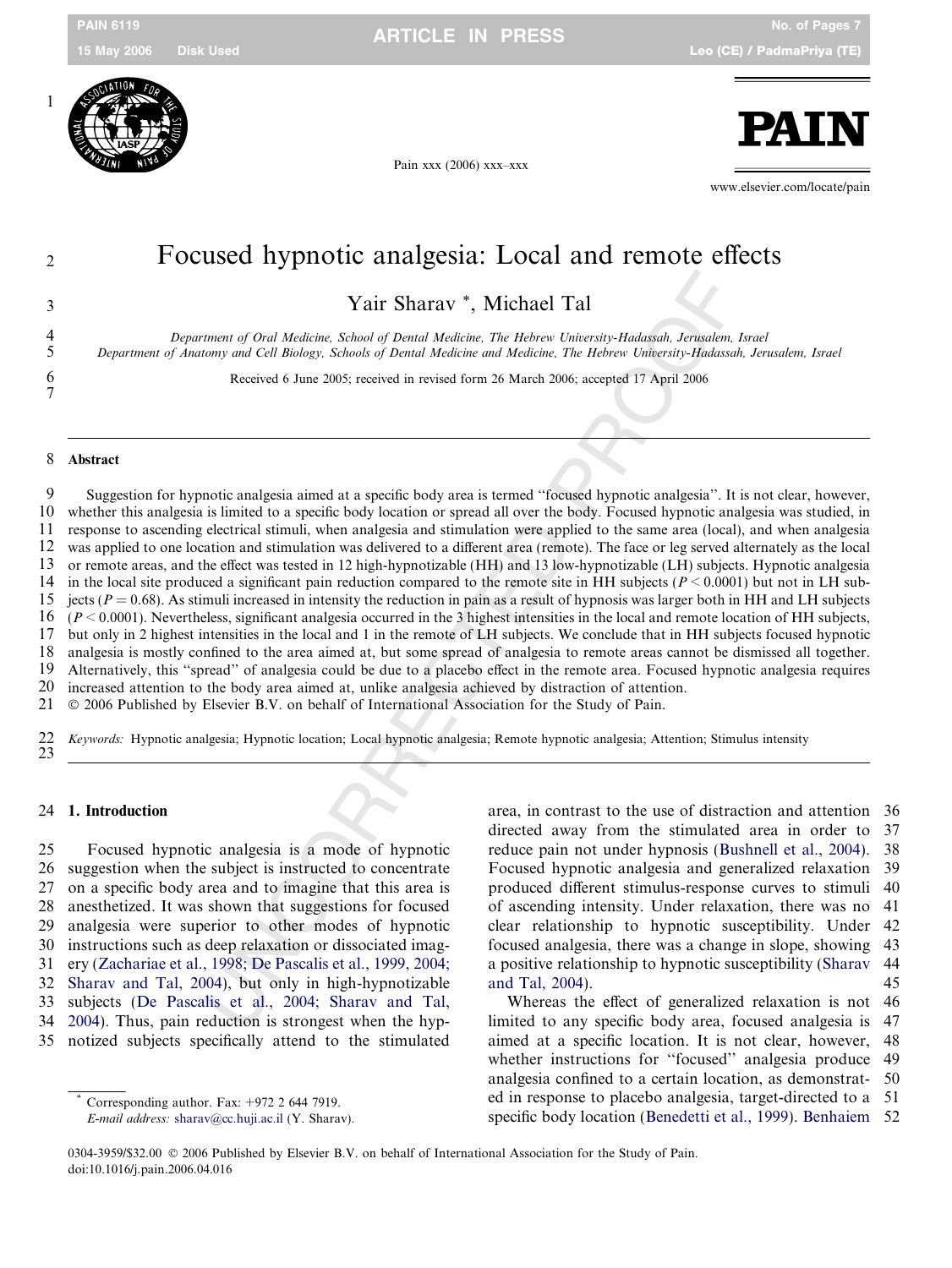53 [et al. \(2001\)](#page-6-0) showed, on the other hand, that heat pain 54 thresholds increased modestly in both local and remote 55 locations in response to hypnotic analgesia aimed at 56 only one location, with no significant difference between 57 locations. However, their results are difficult to interpret 58 since the subjects were not pre-selected for hypnotic sus-59 ceptibility, and a placebo effect associated with general-60 ized relaxation was possibly more dominant in these 61 subjects than hypnotic analgesia. Additional studies 62 are, therefore, needed in subjects pre-selected for hyp-63 notic susceptibility.

oted analogosic. Natural states and the state of the states and states and states and states are states and the proposition of states and the states are states are the states are the states are the states are the states a 64 The aim of this study was to determine in high-hypno-65 tizable (HH) and low-hypnotizable (LH) subjects the 66 effect of hypnotic analgesia focused to a defined body 67 location (Local) compared with its effect on a remote 68 location (Remote) in response to ascending electrical 69 stimuli. The following hypotheses were tested: (a) the 70 analgesic effect will be greater in the local than in the 71 remote location in HH subjects, (b) no difference in 72 the analgesic effect will be observed between locations in 73 LH subjects, (c) analgesia in the HH local location will 74 be greater than that in LH local location, (d) no difference 75 in the analgesic effect will exist between HH remote and 76 LH remote, (e) the analgesic effect will increase in 77 response to ascending stimuli, in the local location of 78 HH subjects, (f) the analgesic effect will not increase in 79 response to ascending stimuli in the remote location of 80 HH subjects, (g) the analgesic effect will not increase in 81 response to ascending stimuli in local or remote locations 82 of LH subjects.

### 83 2. Methods

### 84 2.1. Subjects

 Paid volunteers were recruited through an announcement on the campus of The Hebrew University in Jerusalem. All subjects were healthy and were not taking any medications during the month prior to the experiment. The Ethical Com- mittee of The Hebrew University-Hadassah Medical Center, approved the study, and subjects freely consented to partake in the experiments. Hypnotic susceptibility was tested by the 'Stanford Hypnotic Arm Levitation Induction and Test (SHALIT): 6-min arm levitation hypnotic induction and mea- surement scale ([Hilgard et al., 1979\)](#page-6-0). Twenty-five (14 males, 11 females) subjects were selected out of 61 that were screened. Subjects were rejected for various reasons, such as being on medication or displaying extremely anxious behavior during screening. The 25 selected subjects were divided into ''low- hypnotizable'' (LH) and ''high-hypnotizable'' (HH) groups, based on ''elbow-raising'' during the SHALIT test [\(Hilgard](#page-6-0) [et al., 1979](#page-6-0)). ''Elbow-raising'' meant that during the 6 min induction of hypnotic arm levitation, HH subjects lifted their elbow from the table. This elbow-raising criterion correctly classified 85% of the subjects into upper or lower hypnotizable groups according to the Stanford Hypnotic Susceptibility Scale, Form A (SHSS:A, [Hilgard et al., 1979](#page-6-0)). It was also found suitable in our previous studies to differentiate between

HH and LH subjects, and very convenient in not being 108 language dependent ([Sharav and Tal, 1989; Sharav and Tal,](#page-6-0) 109 [2004; Tal and Sharav, 2005\)](#page-6-0). The LH group consisted of 13 110 subjects (8 males, 5 females; mean age 24.1, range 18–32), 111 and the HH group – of 12 subjects (6 males, 6 females; mean  $112$ age 21.5, range 20–30). The subjects were informed that they 113 were suitable for the study, but were not advised as to which 114 group they were allocated. This was done so as not to bias 115 their expectation for hypnotic analgesia. 116

| 2.2. Pain stimuli |  |
|-------------------|--|
|                   |  |

Painful stimuli were delivered via a pair of surface electrodes 118 placed 2 cm apart on scrubbed, degreased skin. Subjects were 119 given stimuli of ascending and descending intensity and sensory 120 and pain thresholds were determined according to the Method 121 of Limits. Ascending stimuli were then delivered up to a point 122 tolerated by the subject, this point established as the pain toler- 123 ance. Stimuli were delivered at two sites: (a) The right mental 124 nerve was stimulated on the skin overlying the mental nerve 125 at the antero-lateral third of the mandible, (b) The right sural 126 nerve was stimulated at the ankle on the skin overlying the 127 nerve at the retromaleolar area. Stimuli consisted of a train 128 of 10 pulses, each pulse 0.8 ms with a 0.2 inter-pulse-interval, 129 from a constant current stimulator (Iso-Flex AMPI). 130

Four ascending stimulus values were determined for each 131 subject: (A) pain threshold, (B) one-third of the way between 132 pain threshold to pain tolerance, (C) two-third of the way 133 between pain threshold to pain tolerance, and (D) Pain 134 tolerance. Each of the stimulus intensities was delivered 4 times 135 in random order for a total of 16 stimuli per site. The 136 experimenter who delivered the stimuli was blind to the 137 hypnotic susceptibility of the subjects. 138

## 2.3. Assessment of sensation and expectation 139

After each stimulus was delivered, the subject graded the 140 intensity and unpleasantness of the sensation evoked on two 141 100 mm visual analog scales (VAS). The end points on the line 142 were marked ''no sensation'' and ''strongest possible sensa- 143 tion'' for sensory intensity, and ''not felt'' and ''most unpleas- 144 ant sensation'' for sensory unpleasantness. 145

Subjects were asked, at the beginning of each session, to 146 estimate on a scale of 0–10 how much pain relief they expected 147 to feel under hypnosis. 148

### 2.4. Experimental design 149

Each subject was tested twice, once when the face served as 150 the local area of focused analgesia and the leg as the remote 151 one, and once when the leg served as the local area and the face 152 as the remote one. Sessions were held one week apart and the 153 order of locations was counterbalanced. 154

Each session consisted of the following stages with the sub- 155 ject seated in an armchair with legs lifted up and both locations 156 attached to the stimulating electrodes: 157<br>Thresholds. Sensory and pain thresholds and pain tolerance 158

Thresholds. Sensory and pain thresholds and pain tolerance levels were identified, and stimulus intensities were established. 159

Familiarization. One trial using 4 stimuli delivered in 160 ascending order to familiarize the participants with the range 161 of stimulus intensities and the use of the visual analog scale 162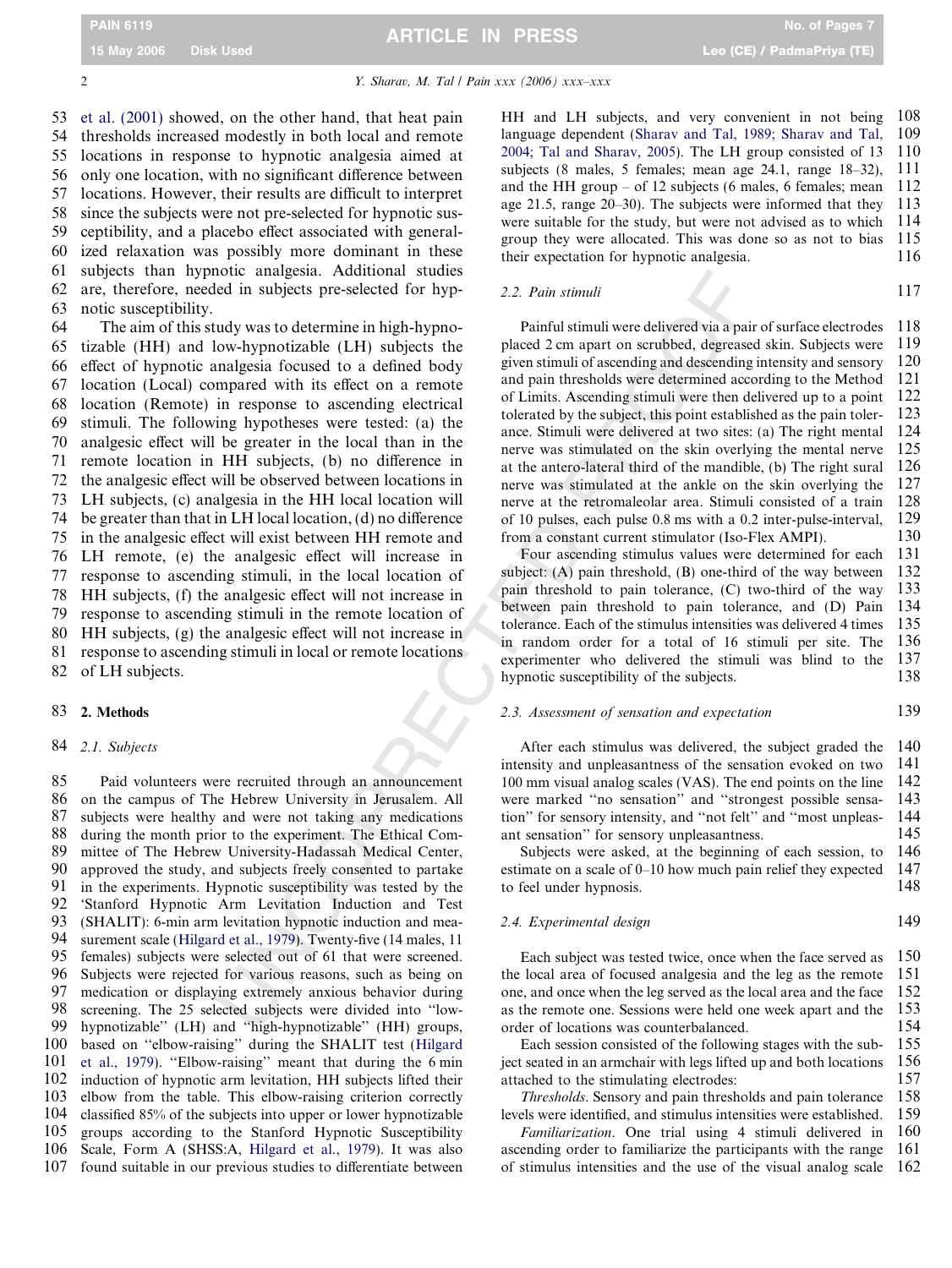Y. Sharav, M. Tal / Pain xxx (2006) xxx-xxx

3

226

 (VAS). This was followed by two trials each of 4 ascending stimuli that were randomly presented, the participants being blind to the order of the stimuli. The stimuli were separated 166  $\sim$ 30–60 s, and the participants rated pain intensity and unpleasantness on the VAS immediately following each stimu- lus. As the stimuli chosen spanned a broad range of intensities, from pain threshold to pain tolerance, participants learned to use the VAS ratings across most of its range.

171 Expectation. The subject was asked to evaluate his/her 172 expectation by answering the question: ''On a scale of 0–10, 173 how much pain relief do you expect under hypnosis?''.

174 Pre-hypnosis. A total 16 consecutive electrical stimuli, 175 30–60 s apart, were delivered at each of the two stimulation 176 sites. The order of the sites was reversed, and stimuli were sites. The order of the sites was reversed, and stimuli were 177 delivered randomly. This session lasted about 12–15 min.

178 Hypnosis. Under hypnosis, focused analgesia was delivered 179 to the face or to the leg in a counterbalanced manner. Under to the face or to the leg in a counterbalanced manner. Under 180 ''focused analgesia,'' the hypnotic suggestions were to 181 "concentrate on the right side of the face (or the right leg), 182 and to feel it becoming numb'' (see below). Instructions for 183 focused analgesia were given in separate sessions for the face<br>184 and for the leg. The order of the sites was reversed. Stimuli and for the leg. The order of the sites was reversed. Stimuli 185 were then delivered in a way similar to that during the pre-186 hypnotic stage. Hypnotic induction lasted for 10–12 min. 187 Suggestions were given throughout administration of the stim-188 uli since continuous suggestion has been found to be more 189 effective than one time suggestion (Price and Barber, 1987).

190 Post hypnosis. The subject was instructed to terminate hyp-191 nosis. The stimuli were then delivered in a way similar to that 192 during the pre-hypnotic stage.

193 2.5. Hypnotic induction and suggestion for analgesia

194 Induction of hypnosis included the following:

195 (1) *Physical relaxation*: "you start to feel relaxed and loosen up,<br>196 vour feet vour legs vour knees helly shoulders head 196 your feet... your legs... your knees... belly... shoulders... head...  $197$  all your muscles are loosening up. You have a feeling of warmth. 197 all your muscles are loosening up. You have a feeling of warmth,<br>198 beaviness and deep relaxation all over your body you sit relaxed. 198 heaviness and deep relaxation all over your body, you sit relaxed...<br>199 calm". 199 calm".<br>200 (2) *A* 

200 (2) A feeling of tranquility and restfulness: "and although you are  $201$  aware of my voice, you are now more aware of the feeling of tran- $201$  aware of my voice, you are now more aware of the feeling of tran-<br> $202$  auility... you feel calm and peaceful, as you continue enioving the 202 quility... you feel calm and peaceful, as you continue enjoying the restfulness of not having to do anything in particular right now". 203 restfulness of not having to do anything in particular right now".<br>204 (3) Relaxing quided imagery: "you are now taking a short, relaxed 204 (3) *Relaxing guided imagery*: "you are now taking a short, relaxed  $205$  walk you are on a path in the countryside leading to the gate of a 205 walk, you are on a path in the countryside leading to the gate of a 206 beautiful garden. You enter the gate and go down five stairs into 206 beautiful garden. You enter the gate and go down five stairs into 207 the garden, you become more calm and relaxed with each step; the garden, you become more calm and relaxed with each step; 208<br>209 5... 4... 3... 2... 1... you are now in the garden and face a lawn 209 with trees. Under the trees there are reclining chairs, you choose 210 one and sit, you look unward, you can see the leaves moving in 210 one and sit, you look upward, you can see the leaves moving in 211 the wind and glittering in the sun, and through the leaves you 211 the wind and glittering in the sun, and through the leaves you can see the blue sky, you feel totally relaxed... calm... secure 212 can see the blue sky, you feel totally relaxed... calm... secure 213 and in harmony."  $213$  and in harmony."<br>214 (4) Normalization

214 (4) Normalization of analgesia: "and it is interesting to notice that  $215$  while you are listening to me you have forgotten that you have a 215 while you are listening to me you have forgotten that you have a  $216$  right hand... and vet now you can feel it. We've all had a great deal 216 right hand... and yet now you can feel it. We've all had a great deal  $217$  of experience in developing anesthesia in all parts of our body". 217 of experience in developing anesthesia in all parts of our body".<br>
218 (5) Creating focused anesthesia: "Concentrate now on your right le

218 (5) *Creating focused anesthesia*: "Concentrate now on your right leg 219 (face), and you can imagine a curious tingling in your right leg 219 (face), and you can imagine a curious tingling in your right leg  $220$  (face), similar to that you might have experienced after an injection 220 (face), similar to that you might have experienced after an injection  $221$  of a local anesthetic... something you may enjoy now, as you feel 221 of a local anesthetic... something you may enjoy now, as you feel<br>222 that your right leg (face) is becoming more and more numb, as the that your right leg (face) is becoming more and more numb, as the stimulus dial is turned up, you can just turn down the dial of your 223<br>own sensation. You might enjoy letting your right leg (face)  $2.24$ own sensation. You might enjoy letting your right leg (face) 224 become more and more numb... more and more numb".

### 2.6. Data analysis 227

All data were analyzed using SAS® (SAS Institute, Cary, 228 NC). Pain intensity and unpleasantness were measured on a 229 100-point visual analog scale and were considered continuous 230 variables. We modeled each of the two dependent variables, 231 pain intensity and unpleasantness, using the SAS procedure 232<br>PROC MIXED for repeated measure analysis of variance with 233 PROC MIXED for repeated measure analysis of variance with interactions. The fixed-effect parameters modeled were: loca- 234 tion of stimulation (local, remote), time (before, during, after 235 hypnosis), site (face, leg), intensity level (A,B,C,D). Since there 236 were two groups of subjects, based on hypnotizability (HH 237 and LH), we modeled them separately, and combined the data 238 and LH), we modeled them separately, and combined the data only to formally test for differences between the groups. In the 239 combined model, an additional fixed-effect was type (HH, 240 LH). We tested for differences between the coefficients of var- 241 iation for pain intensity and unpleasantness of the hypnotized 242 location versus the non-hypnotized location using analysis of 243 variance. The post hoc t-tests, Bonferroni adjusted for multiple 244 testing, were applied as well. The Mann–Whitney Test was 245 used to test differences in expectations between the HH and LH groups.  $p < 0.05$  was considered statistically significant. 247

3. Results 248

ring the question: "On a scale of 0-10, 000-point visual analog scale and were<br>considerate. The assets are developed and with the propagation of the two ostimulation<br>of the two stimulation parameterisal state and the two There was no evidence that the effect of hypnotic anal- 249 gesia (3 states: before, under, and after hypnosis) differ 250 between hypnosis locations (face and leg). Specifically, 251 the state by hypnosis–location interaction was nonsignif- 252 icant for HH and LH subjects  $(F[2, 22] = 2.23, p = 0.13; 253$  $F[2, 24] = 0.86, p = 0.44$ , respectively). Therefore the var- 254 iable for hypnosis location was included as a factor in the 255 ANOVA design, but the effects from this variable were 256 removed from the model, effectively treating the data as 257 the average of the two values. Hypnotic analgesia signif- 258 icantly decreased pain intensity and pain unpleasantness 259 in HH  $(F[2, 22] = 173.74$   $P < 0.0001$ ,  $F[2, 22] = 163.09$  260  $P \le 0.0001$ , respectively) as well as in LH subjects 261  $(F[2, 24] = 49.25 \ P \le 0.0001, F[2, 24] = 46.23 \ P \le 0.0001, 262$ respectively), [Table 1.](#page-3-0) As there was no difference in the 263 effect on pain intensity or unpleasantness, the results 264 are presented for pain intensity. 265

### 3.1. Effect of location and hypnotic susceptibility 266

The effect of relative location (local versus remote) 267 depended on hypnotizability. This hypothesis was tested 268 separately for each of the hypnotizability groups 269 (HH and LH) as we initially modeled each of the groups 270 separately. We found that in the HH group the local site 271 produced a significant pain reduction compared to the 272 remote site  $(F[1, 23] = 1.12, p \le 0.0001)$ , there was no 273 such difference in the LH group  $(F[1, 12] = 0.17, 274$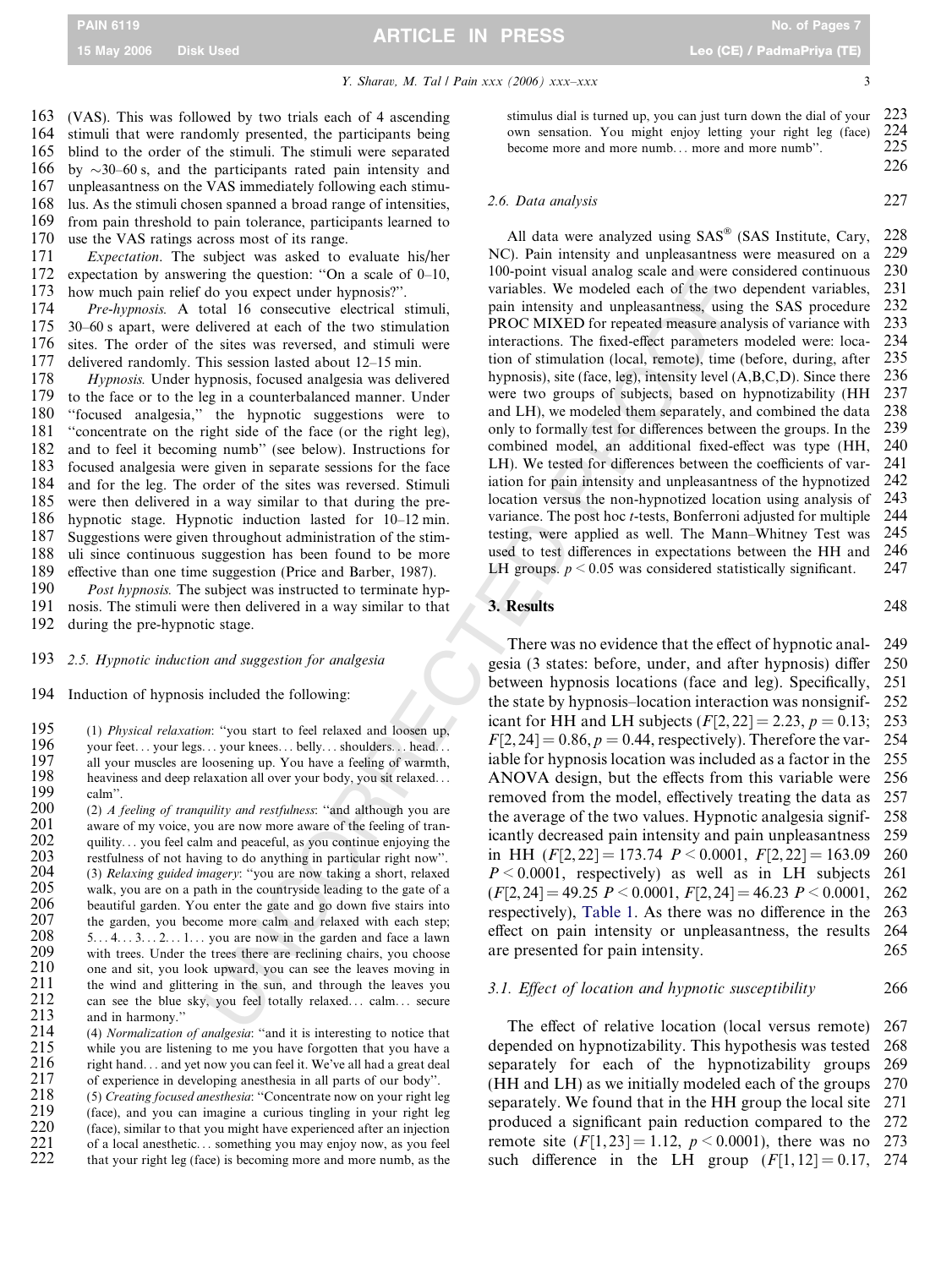<span id="page-3-0"></span>4 Y. Sharav, M. Tal / Pain xxx (2006) xxx–xxx

Table 1 The effect of hypnotic susceptibility on pain intensity at different states of hypnotic induction

| Pain intensity  |                         |     |       |            |  |  |  |  |
|-----------------|-------------------------|-----|-------|------------|--|--|--|--|
| State           | Hypnotic susceptibility | N   | Mean  | SD.        |  |  |  |  |
| Before hypnosis | HН                      | 768 | 44.91 | 28.5035275 |  |  |  |  |
|                 | LH                      | 832 | 46.85 | 28.3220713 |  |  |  |  |
| Under hypnosis  | HН                      | 768 | 30.11 | 24.6411749 |  |  |  |  |
|                 | LH                      | 832 | 39.31 | 25.5943702 |  |  |  |  |
| After hypnosis  | HН                      | 768 | 38.34 | 28.5873391 |  |  |  |  |
|                 | LH                      | 832 | 42.38 | 27.5131400 |  |  |  |  |

275  $p = 0.68$ ), Fig. 1. In addition the interaction between rel-276 ative location and hypnosis state was statistically signif-277 icant only for HH subjects (HH:  $F[2, 22] = 6.43$ 278  $P = 0.006$  versus LH:  $F[2, 24] = 2.09$   $P = 0.15$ ), support-279 ing this pattern, [Table 2](#page-4-0). Bonferroni adjusted post hoc 280 t-tests showed that a statistically significant difference 281 exists only between HH local and HH remote locations 282 (in favor of HH local  $P \le 0.0001$ ), but not between any



Fig. 1. Effect of location on pain intensity under focused hypnotic analgesia. (A) In high-hypnotizable (HH) subjects, the analgesic effect under hypnosis is significantly higher in the local than in the remote location ( $P \le 0.01$ ). (B) In low-hypnotizable (LH) subjects there is no difference between the local and the remote location ( $P = 0.68$ ).

of the other combinations; HH-remote, LH-local, 283 LH-remote ([Fig. 2](#page-4-0) ) [Table 2.](#page-4-0) Thus a larger analgesic 284 effect of focused hypnotic analgesia aimed at the local 285 location was observed in HH subjects only. 286

### 3.2. Effect of ascending stimuli 287

Hypnotic analgesia was found to be dependent upon 288 stimulus intensity. As stimuli increased in intensity the 289 reduction in pain as a result of hypnosis was larger 290 ([Figs. 3 and 4\)](#page-4-0), this effect was true for both HH and 291 LH subjects since the intensity by hypnosis state interac- 292 tion was statistically significant in both groups (from the 293 individual models: HH:  $F[6, 66] = 16.38, P < 0.0001$  294 LH:  $F[6, 72] = 5.46, P = 0.0001$ . The difference between 295 LH and HH subjects was not statistically significant as 296 seen from the 3-way interaction term from the combined 297 model, hypnotizability group by intensity by hypnosis 298 state  $(F[6, 138] = 2.06 \, P = 0.0618)$ . 299

We examined the impact of stimulus intensity and 300 location (local and remote) on the analgesic response 301 to hypnosis whilst looking for possible differences 302 between the hypnotizability groups. For this purpose 303 we assessed both 3-way interaction terms (hypnosis 304 state  $\times$  hypnotizability group  $\times$  location) and (hypnosis 305 state  $\times$  hypnotizability group  $\times$  stimulus intensity) from 306 the combined model. Neither of these terms was found 307 to be statistically significant. 308

Nevertheless, Bonferroni post hoc analysis showed 309 significant reduction in pain at the 3 highest intensities 310  $(B,C,D)$  within the HH group for the local  $(t = 8.75, 311)$ 11.45, 13.26; respectively,  $P < 0.0001$ ) as well as for 312 the remote locations ( $t = 5.23, 6.98, 8.46; P \le 0.0003$ ) 313 (Fig. 3). In the LH group, there was a significant reduc- 314 tion in pain at the 2 highest intensities in the local area 315  $(C,D)$  ( $t = 5.54$ , 6.38;  $P \le 0.0001$ ), but only at the high- 316 est intensity in the remote location (D)  $(t = 5.43; 317)$  $P \le 0.0001$  ([Fig. 4\)](#page-5-0). 318

### 3.3. Expectation 319

In order not to bias expectation, subjects did not 320 know whether they were in the HH or LH group. No 321 difference was found between HH (5.91  $\pm$  0.366) and 322 LH (5.06  $\pm$  0.594) groups in their expectation to achieve 323 analgesia (Mann–Whitney;  $Z = 1.246$ ,  $P = 0.2$ ). 324

### 4. Discussion 325

The analgesic effect of focused hypnotic analgesia was 326 studied in response to ascending electrical stimuli. The 327 effect was studied when analgesia and stimulation were 328 applied to the same area (local) or when analgesia was 329 applied to one location and stimulation delivered to a 330 different area (remote). The face or leg served alternately 331 as the local or remote areas for inducing ''focused'' 332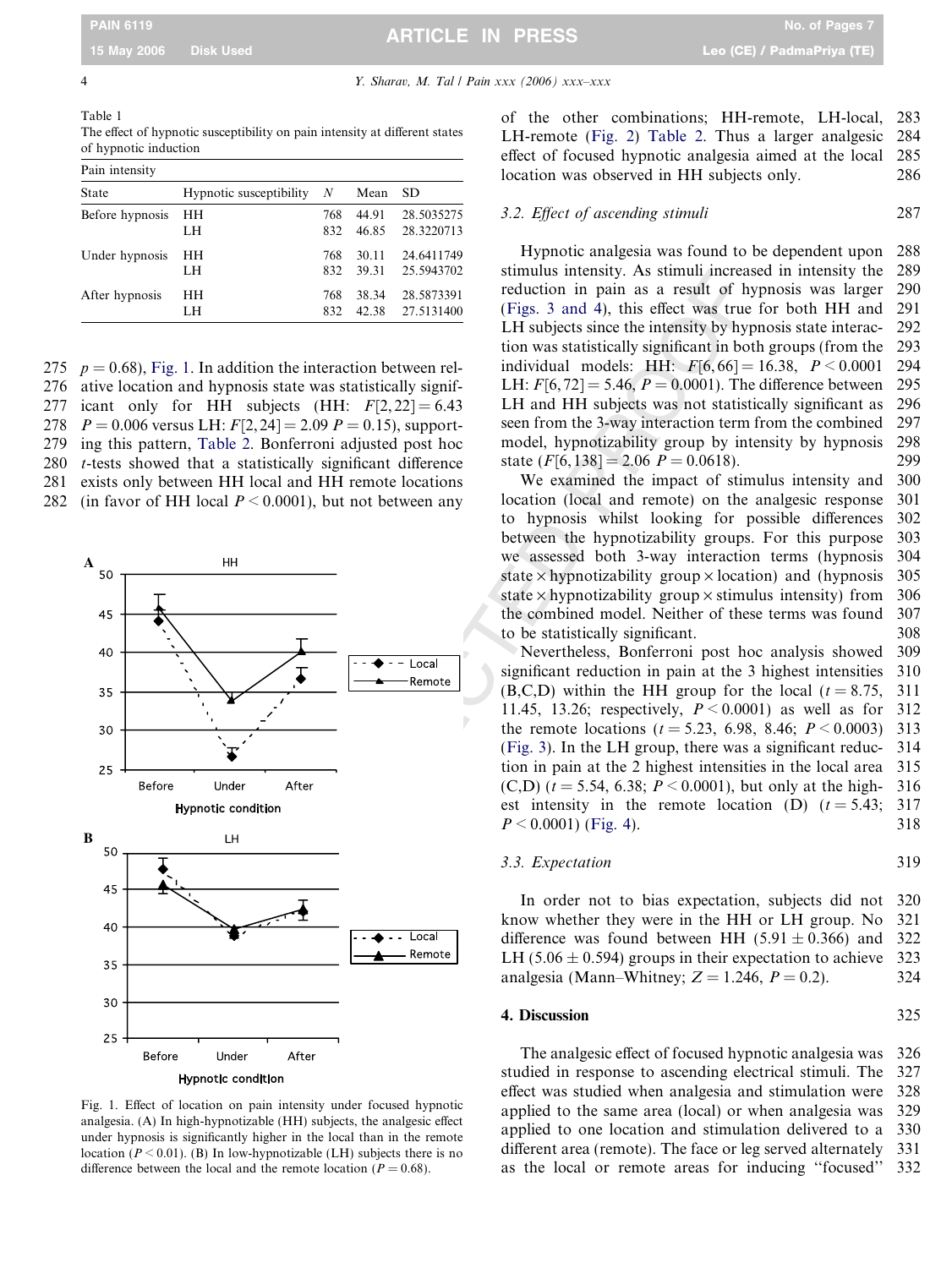# <span id="page-4-0"></span>PAIN 6119 No. of Pages 7 ARTICLE IN PRESS

### Y. Sharav, M. Tal / Pain xxx (2006) xxx-xxx

| Pain intensity  |          |                         |                  |       |           |
|-----------------|----------|-------------------------|------------------|-------|-----------|
| <b>State</b>    | Location | Hypnotic susceptibility | $\boldsymbol{N}$ | Mean  | <b>SD</b> |
| Before hypnosis | local    | HH                      | 384              | 44.05 | 27.59     |
|                 |          | LH                      | 416              | 47.88 | 28.74     |
|                 | Remote   | <b>HH</b>               | 384              | 45.77 | 29.40     |
|                 |          | LH                      | 416              | 45.83 | 27.90     |
| Under hypnosis  | Local    | <b>HH</b>               | 384              | 26.45 | 22.72     |
|                 |          | <b>LH</b>               | 416              | 38.87 | 25.62     |
|                 | Remote   | <b>HH</b>               | 384              | 33.77 | 25.94     |
|                 |          | LH.                     | 416              | 39.73 | 25.60     |
| After hypnosis  | Local    | <b>HH</b>               | 384              | 36.54 | 26.01     |
|                 |          | LH.                     | 416              | 42.21 | 27.98     |
|                 | Remote   | <b>HH</b>               | 384              | 40.13 | 30.88     |
|                 |          | LH                      | 416              | 42.56 | 27.07     |

Table 2

The effect of location and hypnotic susceptibility on pain intensity at different states of hypnotic induction

333 hypnosis. The effect was tested in high-hypnotizable 334 (HH) and low-hypnotizable (LH) subjects. Statistically 335 significant differences existed only between HH local 336 and HH remote (in favor of HH local) ([Fig. 1](#page-3-0)), but 337 not between any of the other location-hypnotizability 338 combinations, i.e. HH-remote, LH-local, and LH-re-339 mote (Fig. 2). Thus a larger analgesic effect of focused 340 hypnotic analgesia was observed in HH subjects.

341 Hypnotic analgesia was dependent on stimulus inten-342 sity. As stimuli increased in intensity the reduction in 343 pain was greater (Figs. 3 and 4), this was more apparent 344 in the HH group and to a lesser degree in the LH group.

# 345 4.1. Effect of focused hypnotic analgesia on local area

346 Focus hypnotic analgesia was previously found to be 347 more effective than other modes of hypnotic induction,



Fig. 2. Percentage reduction in pain intensity under hypnotic analgesia (1) high-hypnotizable local area (HH-L), (2) high-hypnotizable remote area (HH-R), (3) low-hypnotizable local area (LH-L), and (4) lowhypnotizable remote area (LH-R). Pain reduction is significantly higher in HH-L compared with that in the other 3 groups ( $P \le 0.0001$ ). There was no significant difference between the other 3 groups.

such as deep relaxation or dissociated imagery 348 ([Zachariae et al., 1998; De Pascalis et al., 1999, 2004;](#page-6-0) 349 [Sharav and Tal, 2004](#page-6-0)). It is not clear, however, whether 350 the analgesic effect is confined only to the location on 351 which it is focused. [Benedetti et al. \(1999\)](#page-6-0) demonstrated 352 that placebo analgesia aimed at a specific area was con- 353 fined to that area. On the other hand, [Benhaiem et al.](#page-6-0) 354 (2001) showed that heat pain thresholds increased mod- 355 estly in both local and remote locations in response to 356



Fig. 3. Pain intensity at four ascending stimulus levels in HH subjects before and under hypnotic analgesia: (A) local location, and (B) remote location. The reduction in pain increased at higher stimuli and was significant for the three highest stimuli ( $P \le 0.0003$ ).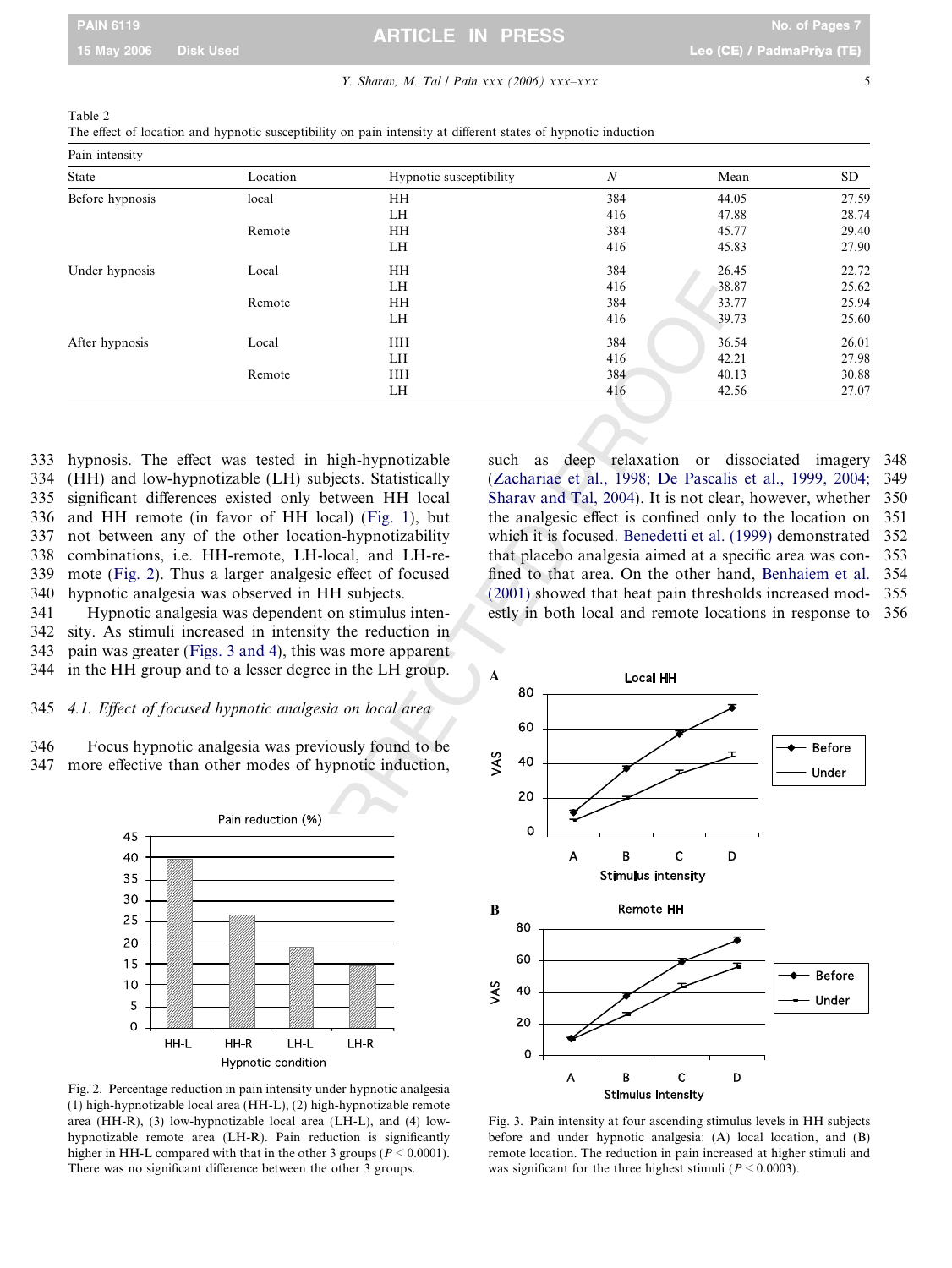<span id="page-5-0"></span>

Fig. 4. Pain intensity at four ascending stimulus levels in LH subjects before and under hypnotic analgesia: (A) local location, and (B) remote location. The reduction in pain increased at higher stimuli. It was significant for the two highest stimuli in the local location  $(P \le 0.0001)$ , but only for the highest stimulus level in the remote location  $(P < 0.0001)$ .

357 hypnotic analgesia aimed at only one location, and that 358 there was no difference in pain threshold elevation 359 between the two locations. It could be assumed, there-360 fore, that the effect of ''focused hypnotic analgesia'' is 361 not confined to a targeted body location, but acts equal-362 ly on remote body parts. The findings of Benhaiem et al. 363 [\(2001\)](#page-6-0) are difficult to interpret since subjects were not 364 pre-selected for hypnotic susceptibility, and a placebo 365 effect could possibly be more dominant in these non-366 selected subjects, rather than hypnotic analgesia. This 367 placebo effect may also explain the modest analgesia 368 achieved in their study. Our results, on the other hand, 369 showed significantly better hypnotic analgesia in the 370 local than in the remote area in HH subjects (a reduc-371 tion of 39.8% and 26.0% in pain intensity, respectively, 372 [Fig. 2](#page-4-0)). No such difference was observed between local 373 and remote locations in the LH group (19% and 14%, 374 respectively). Furthermore, hypnotic analgesia in the 375 remote location in HH subjects did not differ from that 376 achieved in LH subjects, suggesting that the analgesia in 377 this remote area exhibited a placebo-like effect (and see 378 below). This, therefore, leads to the conclusion that 379 focused hypnotic analgesia may be confined primarily 380 to a local ''hypnotized'' area and is mediated by hypnot-381 ic susceptibility.

382 What specific changes operate in the area to which 383 focus hypnotic analgesia is directed? We know that electrical stimuli are not blocked peripherally from 384 reaching the central nervous system during hypnotic 385 analgesia ([Sharav and Tal, 1989\)](#page-6-0). Locally achieved 386 analgesia in response to placebo, target-directed to a 387 specific body location, was modulated by opioid sys- 388 tems [\(Benedetti et al., 1999\)](#page-6-0). Such mechanisms would 389 not apply to hypnotic analgesia, not reversed by 390 Naloxone, and therefore not dependent on endogenous 391 opioid pain-inhibitory mechanisms [\(Goldstein and](#page-6-0) 392 [Hilgard, 1975; Barber and Mayer, 1977; Zachariae](#page-6-0) 393 [et al., 1998](#page-6-0)). 394

LH and HH subjects did not differ in expectation 395 rate, as we also demonstrated in a previous study 396 ([Sharav and Tal, 2004](#page-6-0)). Expectation, therefore, does 397 not seem to have affected the differences between the 398 two groups of subjects in their selective site-specific hyp- 399 notic analgesia. Additionally, expectation is one of the 400 main mediators of placebo analgesia ([Montgomery](#page-6-0) 401 [and Kirsch, 1966; Amanzio and Benedetti, 1999; Price](#page-6-0) 402 [et al., 1999; Pollo et al., 2001\)](#page-6-0), while it may play a minor 403 role in producing hypnotic analgesia ([Sharav and Tal,](#page-6-0) 404 [2004\)](#page-6-0). Although initial evidence suggested that the 405 effects of hypnosis on post-surgical pain and distress 406 were mediated by pre-surgical expectation [\(Montgom-](#page-6-0) 407 [ery et al., 2002\)](#page-6-0). 408

### 4.2. Effect of focused hypnotic analgesia on remote area 409

Cution is the same of the time in the same and the same and the same and the same of the same of the same of the same of the same of the same of the same of the same of the same of the same of the same of the same of the In this experiment, the analgesic effect in the remote 410 area in HH subjects was significantly smaller than that 411 in the local area of these subjects. Additionally, this 412 remote effect in HH subjects did not differ from that 413 achieved in LH subjects in both local and remote 414 areas. It was previously found that the hypnotic effect 415 in LH subjects did not differ from a placebo effect 416 ([McGlashan et al., 1969\)](#page-6-0). It seems, therefore, that 417 the hypnotic analgesia achieved in the remote area in 418 HH subjects was no better than a placebo effect. One 419 cannot dismiss however the possibility of a spread, 420 or a generalized hypnotic analgesia that went through- 421 out the body. Our study is limited in this respect by 422 the fact that we did not test directly for this possibility, 423 and a direct comparison between focused analgesia 424 and generalized, whole body, hypnotic analgesia is 425 worthwhile examining. Furthermore, unlike in our pre- 426 vious studies ([Sharav and Tal, 1989; Sharav and Tal,](#page-6-0) 427 2004) where a ''parallel shift'' (i.e. a constant reduction 428 of pain intensity at all stimulus intensities) was noticed 429 in response to ascending stimuli under placebo analge- 430 sia or under hypnotic relaxation, in this study the 431 remote area in HH subjects did exhibit an increase 432 in pain reduction with ascending stimulus intensity. 433 This may also indicate that the analgesia achieved in 434 the remote area in HH subject could be associated to 435 some extent with a spread of hypnotic analgesia 436 beyond the local area. 437